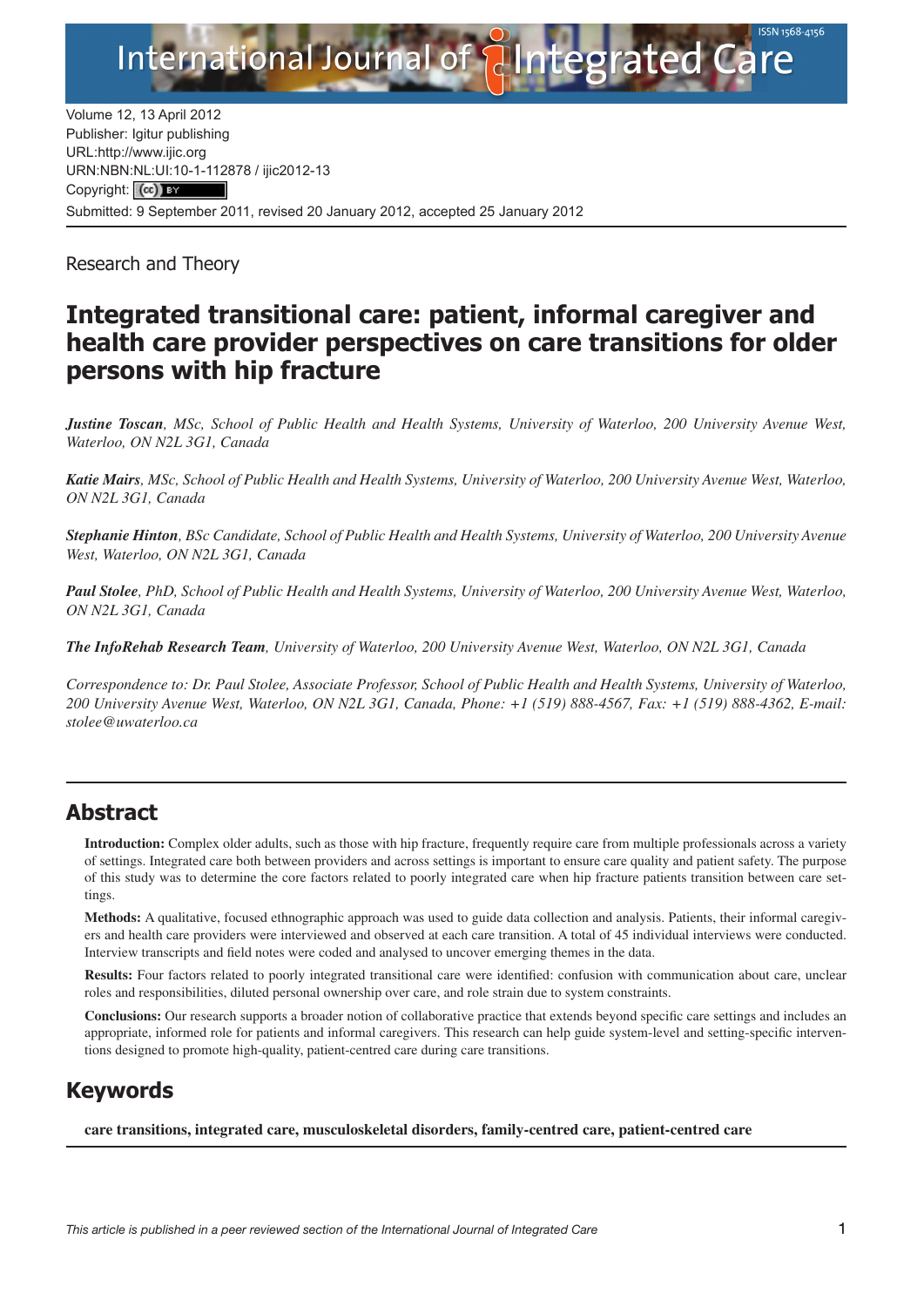## **Introduction**

Older adults with chronic illness, deteriorating health status, and dynamic needs frequently require care from multiple professionals across a variety of settings [\[1,](#page-10-0) [2\]](#page-10-0). The term "care transition" describes the movement of a patient between health care providers and settings during the course of a chronic or acute illness [\[3, 4](#page-10-0)]. Adair and colleagues define continuity of care as, "a process involving orderly, uninterrupted movement of patients among the diverse elements of the service delivery system" [[5,](#page-10-0) p.1351]. Unfortunately, care transitions are often fraught with discontinuity and a lack of coordination  $[3, 6-8]$  $[3, 6-8]$  $[3, 6-8]$  $[3, 6-8]$  $[3, 6-8]$  $[3, 6-8]$  $[3, 6-8]$ , resulting in poor quality care and compromised patient safety [[3](#page-10-0), [9–12](#page-11-0)]. Declines in patient health status, re-hospitalization, and increased burden on informal caregivers are common outcomes resulting from poorly executed care transitions [[13\]](#page-11-0). Despite the frequency and importance of transitions for older adults, transitional care has received little attention in research, health policy and clinical practice [[3](#page-10-0)].

Transitional care results in a large number of professionals within and between disciplines and settings, sharing the responsibility of care for one individual, which presents challenges to providing continuous care delivery, particularly for complex older patients [\[14\]](#page-11-0). Specifically, it has been observed that as health care teams become more diverse, intergroup relations among members often break down and the perception of team integration decreases [[15\]](#page-11-0), resulting in discontinuities in patient care [\[16](#page-11-0)]. An integrated model of health care practice has been proposed as a potential solution to fragmented care and has been suggested as critical to improving patient outcomes [\[17](#page-11-0)]. Integrated care aims to bring together "services, providers, and organizations from across the continuum to work together jointly so that their services are complementary to one another, are coordinated with each other, and are a seamless unified system, with continuity for the client" [[18\]](#page-11-0). Integrated health care has been linked to a number of potential beneficial outcomes including increased access to services, the quality of care processes and outcomes, patient safety, efficiency of system delivery, and most importantly, the experience of patients and their caregivers [[17](#page-11-0)].

Ineffective communication has been observed to contribute directly to an overall deficiency in providing integrated care [\[17](#page-11-0), [19](#page-11-0)–[22](#page-11-0)]. Current health literature suggests that a substantial gap exists not only in the communication of patient health information between health care providers both within and across settings [\[21,](#page-11-0) [23–25\]](#page-11-0), but also between health care providers and their patients [[26, 27\]](#page-11-0). Patient outcomes have been shown to be significantly influenced by the quality of communication between heath care professionals [\[28](#page-11-0)]. Discontinuities in communication can often leave both patients and their informal caregivers unaware, unsure of, or confused about their care plan [[19\]](#page-11-0); unprepared or lacking the information they need to care for them-selves or their loved one [[19,](#page-11-0) [27](#page-11-0), [29,](#page-11-0) [30](#page-11-0)]; and having to contact multiple providers in order to obtain neces-sary information [\[26\]](#page-11-0). Medical complexity is a known predictor of poor transitional care [\[31](#page-11-0)]. Older adults with hip fracture, the most common injury requiring the hospitalization of older adults aged 65 years or older [[32](#page-11-0)], often possess multiple co-morbid conditions [[33,](#page-11-0) [34](#page-11-0)] and represent a particularly complex population. Hip fracture patients often embark on a complicated care trajectory during their rehabilitation, and therefore provide a valuable opportunity to examine the components of transitional care [[35–](#page-11-0)[38](#page-12-0)]. Previous work of our group examined the continuity of information exchange between health care providers across settings relevant to the continuum of care for older hip fracture patients [[39](#page-12-0)]. Our research showed that informational continuity can become unintentionally problematic when an increasingly large number of individuals acting within a patient's circle of care are responsible for gathering, inputting, sharing and using patient information [\[39](#page-12-0)]. We concluded that there is a need to build trusted relationships between care teams in different care settings to promote integrated collaborative practise [\[39](#page-12-0)]. Additional work by Suter and colleagues investigated the competencies of collaborative practise considered to be important by frontline health care providers [\[40](#page-12-0)]. Two overarching core competencies were identified: understanding and appreciating professional roles and responsibilities; and the need for effective communication. While our previous research along with Suter and colleagues helped to add to an important knowledge deficit surrounding the components of effective interprofessional collaborative practise from the perspective of health care providers [[39, 40](#page-12-0)], it is also important to consider aspects of care integration from multiple perspectives. Consistently including the perspectives of patients and informal caregivers helps ensure that integrated health care delivery systems emphasise a patient-centred, family-focused approach, which meets the needs of all individuals within a patient's circle of care [[5](#page-10-0), [41,](#page-12-0) [42,](#page-12-0) [43](#page-12-0)]. Including patients and their informal caregivers in transitional care research is a critical feature of the current study. Methodological and practical challenges such as age-related physiological and psychological declines in both cognition and health [[44](#page-12-0), [45\]](#page-12-0), particularly for very frail older persons, such as those with hip fracture, are barriers to incorporating their perspectives in research and clinical practise. This is of major concern, as patients and their informal caregivers are often the only common denominator across the care continuum  $\overline{3}$  and as a result, often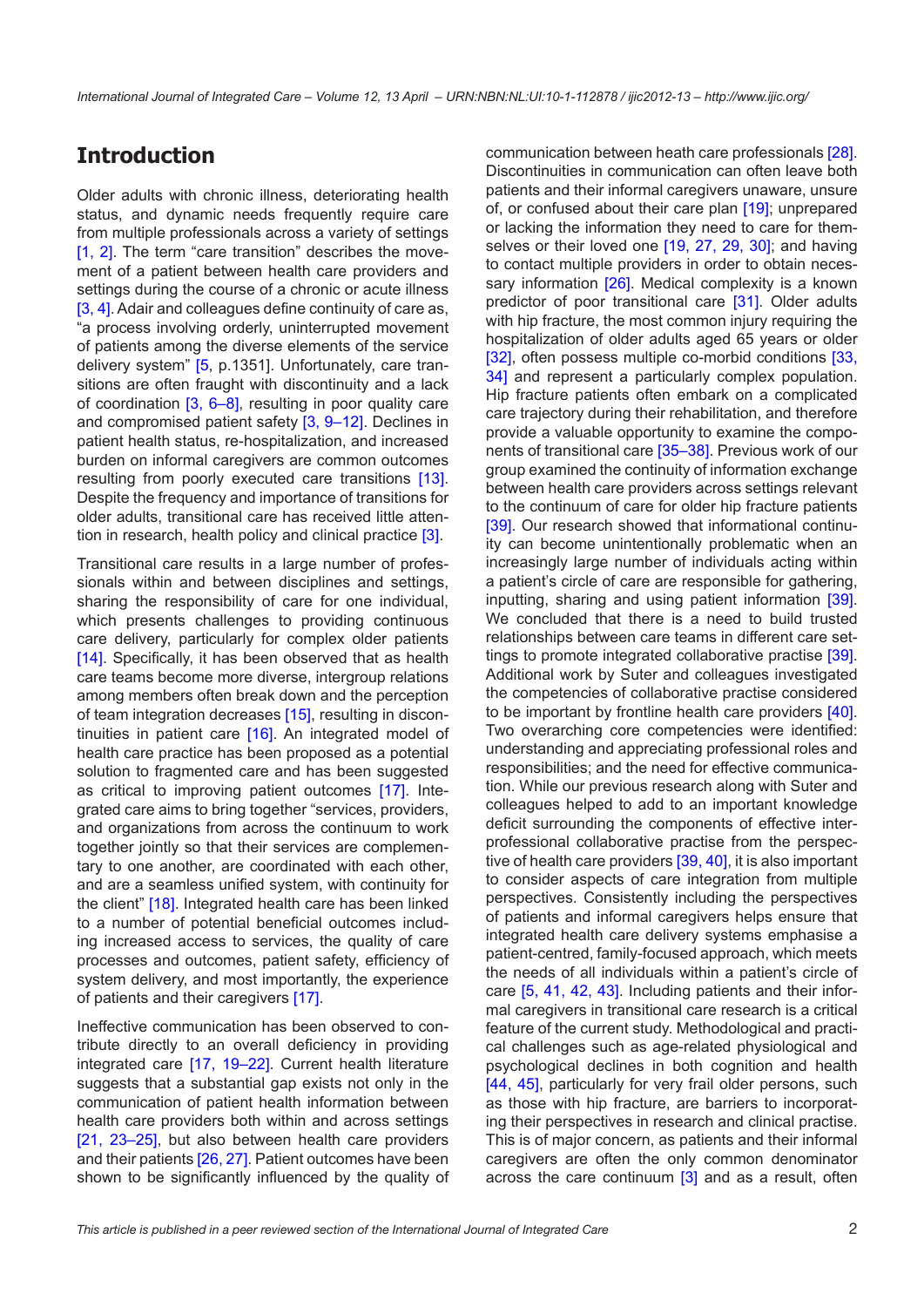assume major responsibility in the planning, coordination and management of information and care during transitions between settings [[46\]](#page-12-0). In this study, we were able to overcome such barriers, to ensure that patient and caregiver perspectives surrounding integrated care were captured.

### **Aims**

The objective of the current study was to investigate care coordination for older hip fracture patients from multiple perspectives, including patients, informal caregivers, and health care providers to determine the core factors related to poorly integrated care when patients transition from one care setting to another.

# **Methods**

### **Participants and procedures**

The data used for this study were collected at the University of Waterloo as part of a larger pan-national programme of research, InfoRehab Transitions [\(www.](www.inforehab.uwaterloo.ca) [inforehab.uwaterloo.ca\)](www.inforehab.uwaterloo.ca). A qualitative, focused ethnographic approach [\[47](#page-12-0)] guided this investigation, which is characterised by shorter field visits, large amounts of data, intensive analytic processes, and a greater focus on communicative activities in comparison to classical ethnography [[48\]](#page-12-0).

A typical hip fracture patient usually enters the formal health care system through the emergency department, and following a surgical procedure, is admitted to acute care. From this point, the predictability of a patient's care path often ends, and is largely determined by the formal health care team based on the health characteristics of the patient and early signs of recovery. Next steps and final destinations can include, but are not limited to, in-patient rehabilitation, convalescent care, long-term care and home within the community. In Ontario, a case manager is responsible for coordinating the care of a hip fracture patient as they prepare for discharge from acute care to admission to a subsequent care setting. However, continuity of care is often compromised for the transitioning patient, as the health care teams responsible for discharging the patient from one setting and admitting them into another setting are often different.

Study participants included patients with hip fracture, their informal caregivers and a variety of health care providers. Patients were recruited, based on a specific set of inclusion criteria, which included: diagnosis of hip fracture, over age 65 years, no or very minimal cognitive impairment, and able to read and write English. Patients were first approached to participate in

the study by a resource nurse in an acute care hospital setting, who explained the research study and obtained verbal consent from the patient to have a study researcher provide them with further information about the study as a potential participant. During this information session with the researcher, patients were provided with an information letter explaining in greater detail what the study entailed and were given an opportunity to ask questions. Only one individual declined (they felt too overwhelmed as a result of their current health status) following this session (another person passed away following this session, before study participation could begin). No health care providers or family caregivers who were approached to participate declined.

Those who expressed interest in participating following the information session signed a written consent form to be interviewed and observed at each transition point in their care path as they moved across the continuum of care. Based on the patient's prospective care trajectory, at each point of transition, at least two health care providers involved in the admission or discharge of the patient, along with the patient's informal caregivers (one or more) were recruited via an information session and written consent process, interviewed and observed.

The interviews for all participants were semi-structured and incorporated both formal, pre-planned questions and flexible probes meant to engage the participants in open-ended discussions about their unique experiences [[49\]](#page-12-0). Separate interview guides were used for patients, health care providers, and family caregivers but explored similar topics including: interactions between formal and informal care team members, information sharing and exchange procedures, processes for communication, and documentation of patient health information (Appendix A). Interviews with patients took place within each care setting they transitioned to, and therefore, several interviews were conducted with each patient participant in the study. Interviews took place at the patient's convenience, two to seven days following their admission, usually in their room. Health care provider interviews were also conducted in the respective care setting, usually in a staff lounge, office, or cafeteria setting. In order to facilitate a comfortable conversation about a loved one, interviews with the patient's informal caregivers were conducted at a location of their choice, which ranged from their home to a local coffee shop. to the cafeteria of the respective care setting. Each interview was conducted by one of two trained data collectors, lasted between 20 and 90 minutes, and were recorded and transcribed verbatim [\[48](#page-12-0)].

Observations were conducted in 30-minute intervals as many times throughout each patient's transition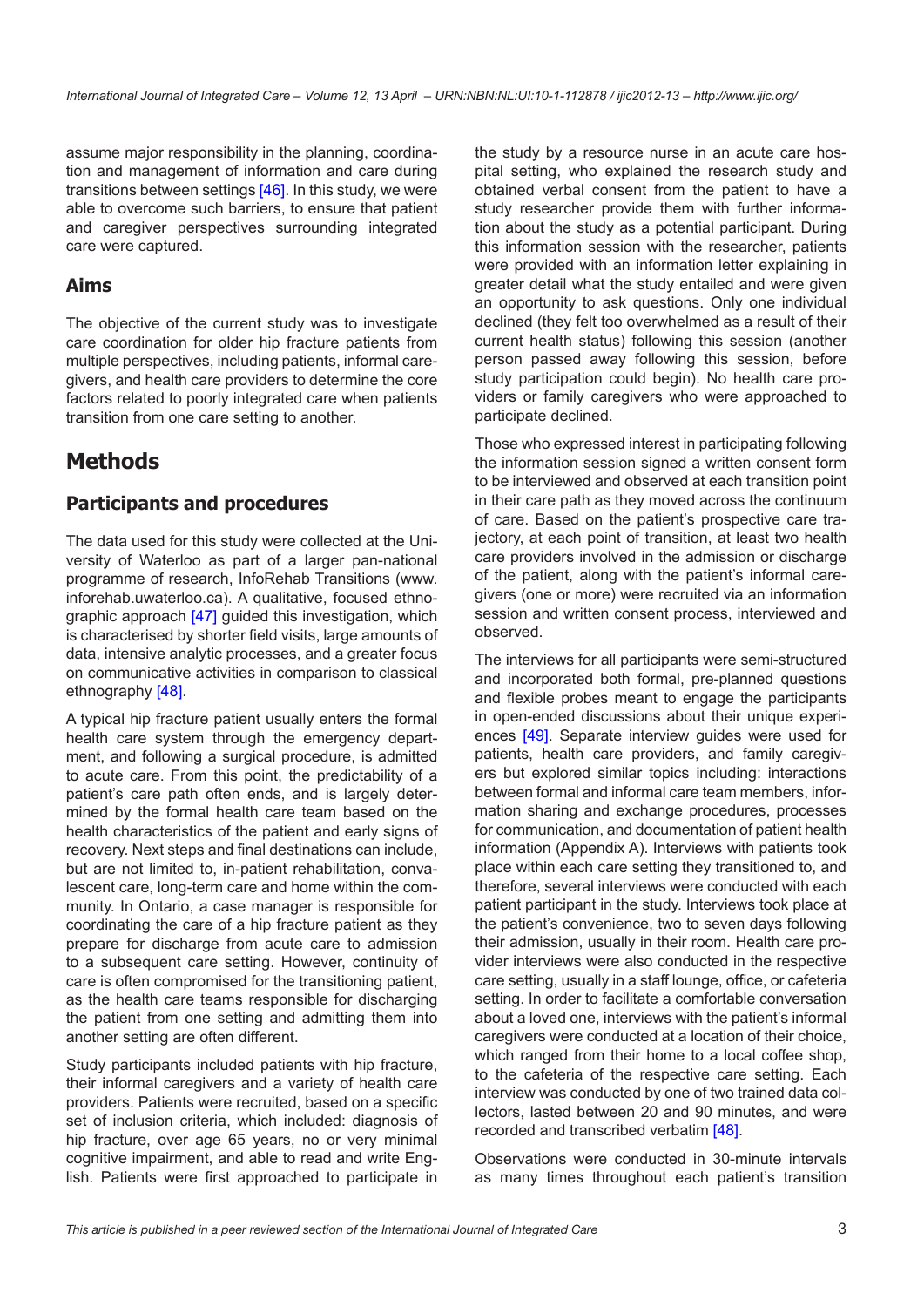process as possible, including: following admission, before and after participant interviews, during discharge, and during time spent in their respective care setting in general, by two trained data collectors. An observation guide and template were used to keep this process consistent across both data collectors. Observations focused on documenting interactions between health care providers, patients and families, and specifically honed in on non-verbal behaviours of the individuals observed, as well as environmental details. Data collectors also recorded their own emotions and reactions to gain an understanding of how their personal views may have affected their interpretation of the data [\[48](#page-12-0), [50](#page-12-0)].

The study received ethics clearance through the Office of Research Ethics at the University of Waterloo and the Tri-Hospital Research Ethics Board.

### **Data analysis**

Analyses of interview and observation data took place contemporaneously and followed a hierarchical coding strategy in order to abstract and integrate core concepts from each interview and observation log. Combining the transcript data and field notes provided depth and allowed researchers to analyse the data reflexively using both perspectives [\[51](#page-12-0)]. A qualitative data analysis software program, NVivo 8 [[52](#page-12-0)], helped the researchers to organize this process.

Two researchers independently coded the data to enhance the internal validity of the analysis. Using an iterative style, the analysis moved from lower to higher levels of abstraction and identified common patterns and major sub-thematic areas. The multi-step approach began with open coding, whereby researchers highlighted key lines of text in the transcripts related to the integrated team care topic areas targeted in the interview guides. Next, researchers performed axial coding, and categorized the initial open codes according to similarities in the data. Observational notes supplemented this analytic step by providing context for interpreting the interview text. For example, some of the categories that were named included: "communication problems", "stress", "boundary issues", "time constraints", "lack of responsibility", "confusion", and "lack of clarity". Finally, selective coding aimed to refine and fill out the initial categories in order to generate conclusions that explained what was happening within the data and why [\[53](#page-12-0)]. Selective coding involved two independent researchers coming together to reach consensus on the themes emerging from the data. Ongoing iterative meetings were held between the two researchers for several weeks, which were also attended by a third party researcher who provided a non-biased opinion to resolve disagreements. Researchers sought to discover the source and meaning of each category identified, and to assess how consistent these themes were presented across multiple data sources in order to check for analytical completeness and accuracy.

# **Findings**

In total, six patients who met the inclusion criteria participated, ranging in age from 71 to 94 years, with a mean age of 83 years. [Table 1](#page-4-0) summarises patient demographics and highlights each transition made by the patient. The number of transitions ranged from one to three (patients were recruited in acute care; therefore, prior care transitions were not included in the data collection). Informal caregivers (n=6) ranged in age from 40 to 70 years. All were female, and most were children of the patient (n=5). In total, 18 health care providers were recruited across four settings. Most were acute care hospital (n=6) and inpatient rehabilitation facility (n=6) employees, while the remainder were from a home care programme (n=4) or retirement home (n=2). Health care providers were predominately case managers (n=6) but also included nurses (n=3), occupational therapists (n=4), physiotherapists (n=4), and a general practitioner (n=1). In total, 45 individual interviews were conducted and over 350 pages of single-spaced transcribed interview data were analysed.

While each group faced unique challenges, collectively, patients, informal caregivers, and health care providers shared in common the experience of poorly integrated transitional care. These shared experiences led to the identification of four core factors:

- 1. Confusion with communication about care;
- 2. Unclear roles and responsibilities;
- 3. Diluted personal ownership over care; and
- 4. Role strain due to system constraints.

### **Confusion with communication about care**

Communication breakdown between individuals involved in the circle of care was concerning from all perspectives. For health care providers, incomplete or delayed information transfer was a common concern. One health care provider specifically discussed the occurrence of delayed record keeping procedures when information was being transferred from paper to electronic charts:

"You do have electronic charting… I don't put it in at the same time that I'm assessing them, so I'll jot stuff down on paper and then I'll go in and I'll document my assessment."—Physiotherapist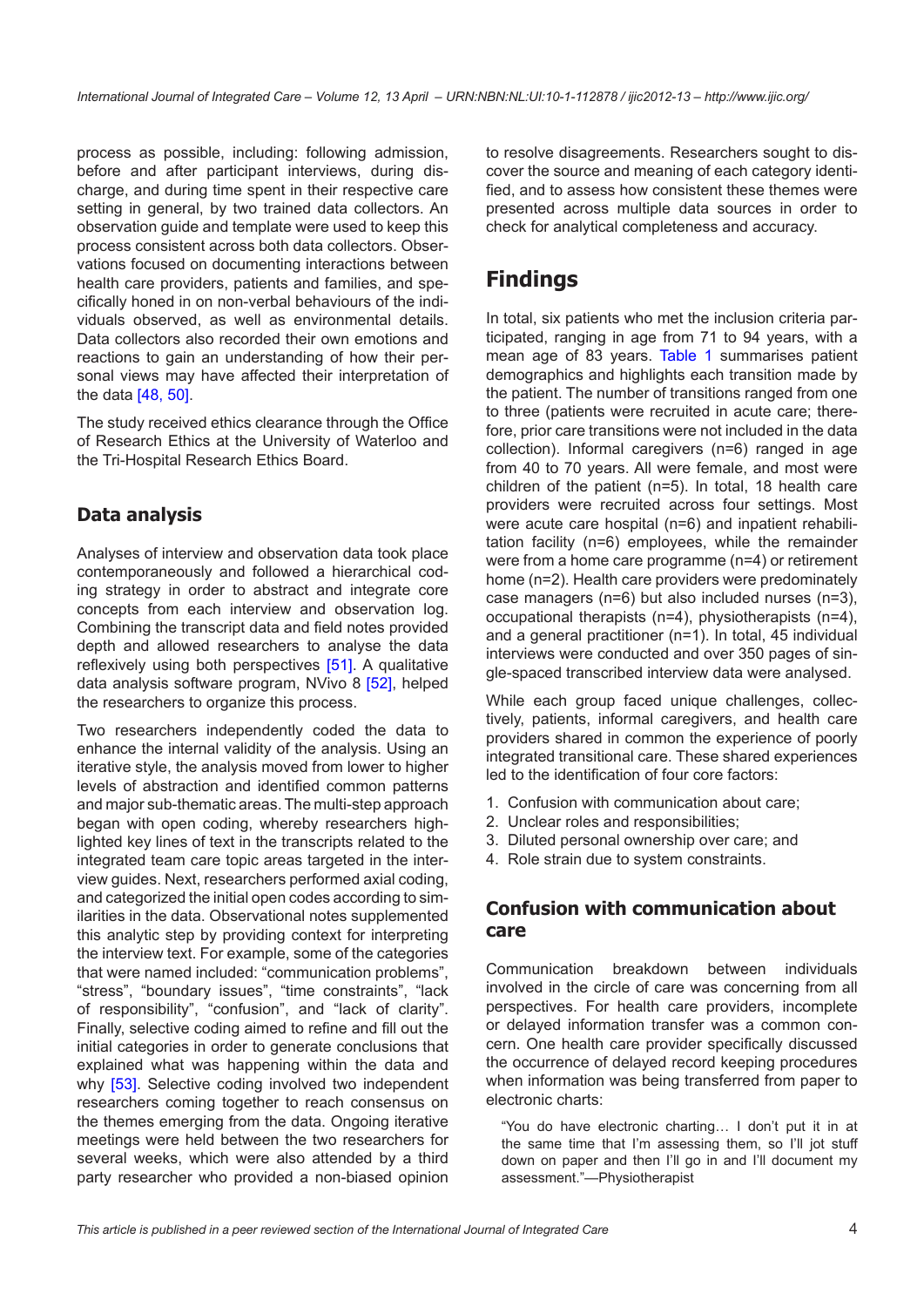| <b>Patient</b> | Gender | Marital status | Residence prior to hip fracture | <b>Transitions</b>                                                                             |
|----------------|--------|----------------|---------------------------------|------------------------------------------------------------------------------------------------|
|                | Female | Widowed        | Home $\rightarrow$              | Acute care $\rightarrow$ Inpatient rehab $\rightarrow$ Retirement home $\rightarrow$ Home care |
| $\overline{2}$ | Male   | Widowed        | Home $\rightarrow$              | Acute care $\rightarrow$ Inpatient rehab $\rightarrow$ Home care                               |
| 3              | Male   | Widowed        | Home $\rightarrow$              | Acute care $\rightarrow$ Home care                                                             |
| 4              | Male   | Married        | Home $\rightarrow$              | Acute care $\rightarrow$ Home care                                                             |
| 5              | Female | Widowed        | Home $\rightarrow$              | Acute care $\rightarrow$ Inpatient rehab                                                       |
| 6              | Female | Widowed        | Long-term care $\rightarrow$    | Acute care $\rightarrow$ Long-term care                                                        |

<span id="page-4-0"></span>**Table 1.** Individual patient characteristics

Delays in record keeping may be particularly problematic within the context of transitional care, as transitions are often unexpected, resulting in the need for patient information to be readily available at the time of transition. A delay in record keeping practices could mean that pertinent information may be missing for the patient when needed. As well, the additional process of transferring information from paper to an electronic health record could increase the likelihood of incorrect, inaccurate, or even missed information at the time of electronic input. This could lead to inaccurate or incomplete information being transferred between providers and settings for a transitioning patient. Without current, complete, and up-to-date information available to other professionals and disciplines involved in care, providers were left uncertain and with little trust that procedures or assessments were completed. A registered inpatient rehabilitation nurse described how she always independently conducts a "head to toe" assessment of all newly admitted patients as she is often unaware of what other health professionals have already completed. We further observed health care providers within and across settings showing frustration while waiting for pertinent information to complete their own role in care. For example, during an observation period at a convalescent care home, researchers noted the visible anxiety level of an on-duty nurse, who later explained that her behaviour was a result of the failure of the hospital to forward a list of patient medications in time for their preparation to be complete upon the patient's arrival. As a result, the nurse was unable to complete a proper admission protocol, having little ability to discuss medication management with the patient.

Informal caregivers were even further removed from the dissemination of information. Uncertainty existed between health care providers and informal caregivers as to who is responsible for initiating communication about care, which led to ambiguity in information sharing and flow. As a result, informal caregivers were often left waiting for information:

"Every time I would ask the nurse she would have to go and look it up to come and give it to me but if I'm talking to somebody I can ask them about medication… how well is he doing in his physiotherapy and they would be able to give me the full information but nobody has time to do that."—Informal caregiver

Informal caregivers identified proactive strategies as a way to obtain the information they needed. For example, one daughter described becoming so frustrated with the lack of communication between hospital staff and her family that she had to obtain information from a friend who worked within the care setting, but who was not directly involved with her loved one.

Patients also experienced difficulties communicating with members of their care team. For example, patients struggled with physically identifying various health care providers due to a lack of standardised uniforms, and name tags that were not visible. A patient aptly described her issue in obtaining medical information from her care team:

"…it's not that I don't remember, I wouldn't know anyway because you don't know whether they're a nurse, health provider or whether they're just one of the people that serve the meals. You don't know, because there's no indication on their uniform."

### **Unclear roles and responsibilities**

Patients, informal caregivers, and health care providers demonstrated a lack of clarity in their own individual roles and specific responsibilities, as well as the roles of others within the circle of care. Among health care providers, "blurred boundaries" existed in describing both one's own professional scope of practise, and that of their colleagues, both within and across care settings. These discrepancies were described as particularly problematic when information was transferred between settings, as it was often unclear who should be responsible for collecting the information, or conversely, when the individual a provider thinks would be responsible for collecting the data, does not in fact collect it. These unclear responsibilities, particularly in a fast-paced clinical environment, could lead to gaps in information exchange within and between settings. As one physician stated:

"The challenge is… the speed of consults and especially discharge summaries getting to me and that's just a func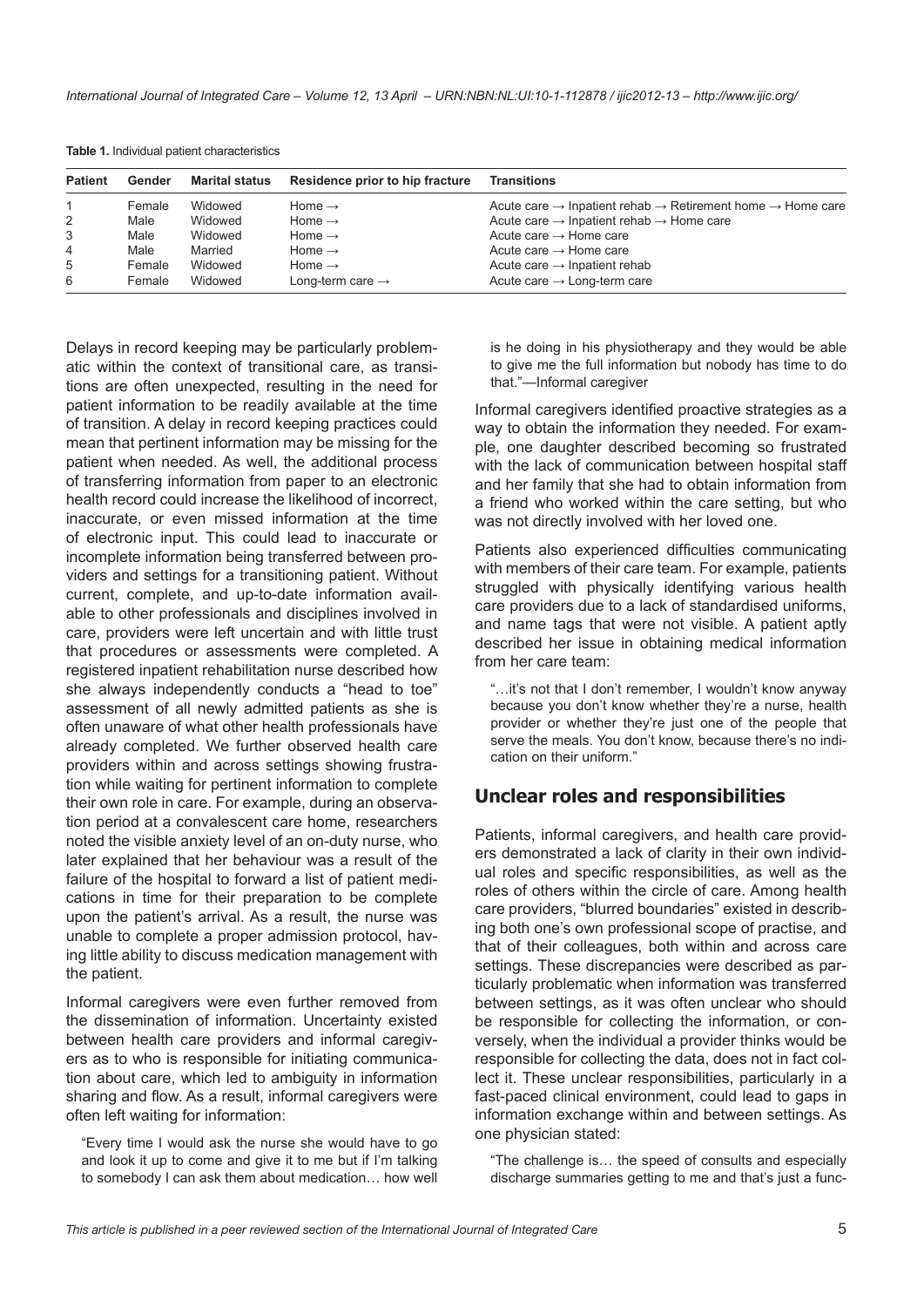tion of the business of the services that are working there right now. Some physicians make it their mandate to make sure they leave without any outstanding charts other physicians not quite so much."—Physician

As a result of the presence of information gaps between settings, one occupational therapist discussed her solution to call the acute care setting whenever confusion arose:

"I feel very comfortable calling an OT or PT over at the other site and saying you know, asking the questions that might not always be as clear on the chart."– Occupational therapist

We also observed that a lack of clarity in the responsibilities of care settings involved in patient transfer, as well as between health care providers working within and across settings, greatly influences an informal caregiver's experience of transitional care. Inconsistencies were often evident during transitions between settings, in the extent of involvement of informal caregivers in care delivery. As they are often the only common individual accompanying patients across settings, we frequently observed a heavy reliance on their assistance, and they were sometimes assumed to take on formal care responsibilities. This often led them to feel stressed and overwhelmed throughout the transition process. For example, one patient's middle-aged daughter described her frustration over being asked to perform a physical transfer of her mother:

"… so they said something about me making the transfer into the car and I said 'well I'm not going to do that, I don't know how to do that, I'm not trained'…I thought it was really a lot that they would expect a family member who's not trained and is not well to make that kind of a transfer."—Informal caregiver

Health teams are inconsistent in recognising the most appropriate role of informal caregivers during transitions, which is, according to the informal caregivers interviewed, to provide and receive information, to provide support, and to advocate for their loved one:

"I said you know you really have to let [informal caregiver] and I advocate for you because we're in a position to do that."—Informal caregiver

Patients often felt that they were not at the "centre" of their own care. Patients expressed a lack of involvement in the decision-making process regarding their care, and often described feeling as though decisions were made without their input. For example, during her last interview, we asked a patient what advice she would provide to others moving through the formal care system:

"I mean you either are that temperament or not; that you accept or you're aware that whatever you know, you do what you're told to do and they say 'we're going to do this' and they do it"—Patient

A case manager further recognised that as a result of a patient not being included or introduced to their care plan and specific responsibilities within a formal care setting, they tend to function poorly upon returning home to the community:

"I know we've had people fall through the cracks, kind of waiting to see… what do I do now, I'm home I have all these new medications, I'm starting to have problems with them who do I go to."—Case manager

### **Diluted personal ownership over care**

Diluted personal ownership over care was an issue highlighted by health care providers, patients, and their informal caregivers. As patients move through the system, integrated care across settings requires the number of professionals involved in care delivery and management to increase. We observed that as the number of caregivers involved with patient care increases, each individual's personal ownership or stake in the delivery or outcome of a patient's care appeared to become diluted.

For health care providers, a greater number of individuals involved in the circle of care may have provided greater opportunity to shift responsibility or to generalise mistakes across the team. For example, a nurse made this comment about her patient being admitted incorrectly using the electronic charting system:

"I think, I don't know, I just know that the next day they said the admitting messed up and had to fix it and had admitted to the wrong database so it wasn't our doing."—- Registered nurse

Informal caregivers often felt intimidated or like a burden to the health care team when they required information or clarification on a particular aspect of care. When informal caregivers reflected on their involvement in care, they often wished they had exercised more personal control over the situation by being more assertive with their requests for help and information. For example, during her last interview, when asked what advice she would give to other families, one informal caregiver stated:

"Tell them to be in touch with somebody who was taking care of him all the time. Like don't wait for them to come and talk to you, just get hold of them and talk to them and talk to them and talk to them because that's the way to get the information."—Informal caregiver.

Finally, through discussions with patients, it became clear that they often disengage from the management of their own care. This finding may have emerged as a result of patients perceiving their role as passive in the care transition process, due to the number of individuals involved within their circle of care. Patients expressed feeling overwhelmed, and as a result, lost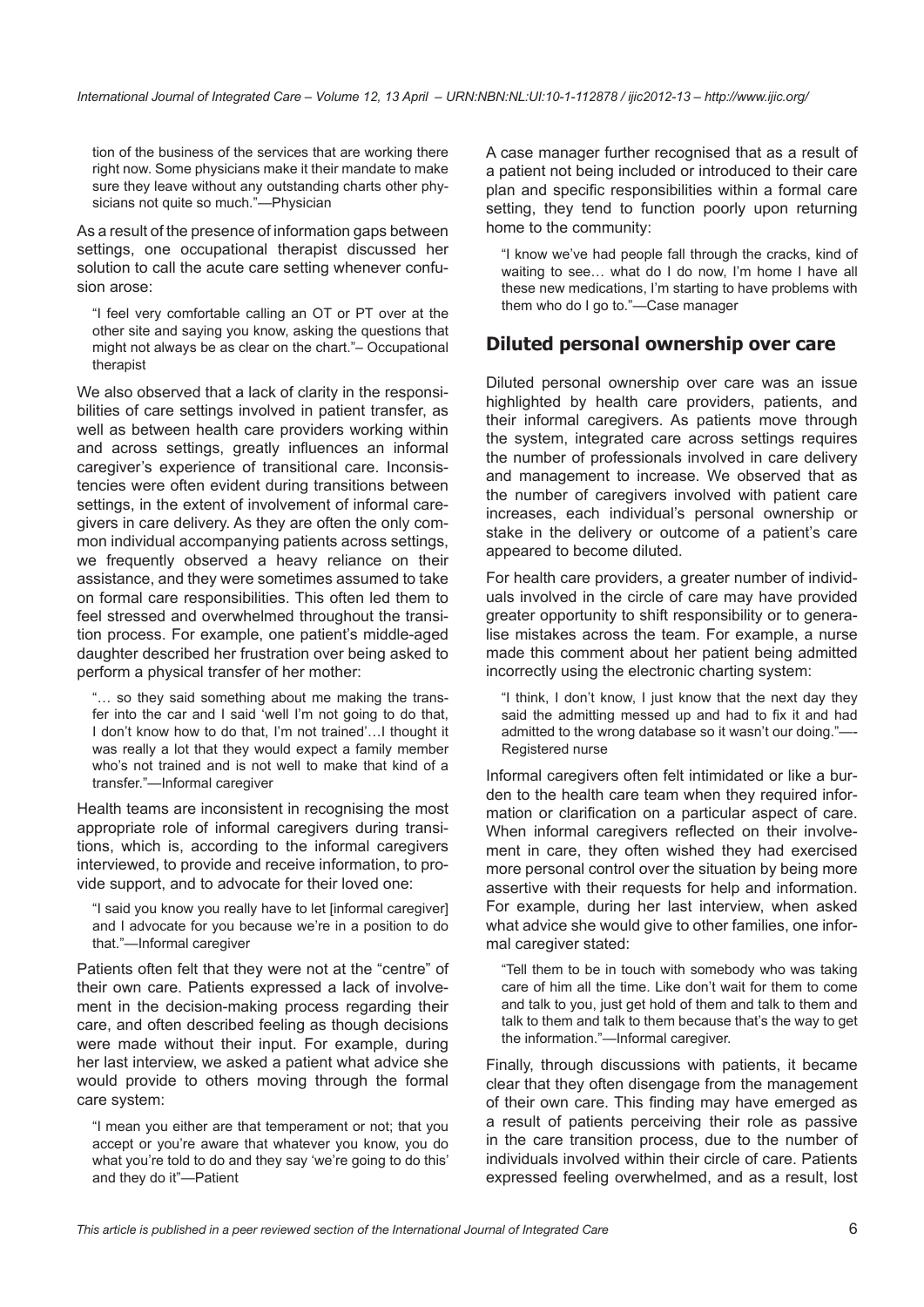control and personal autonomy over their care. For example, one patient stated:

"I guess I was just sort of running on [Pause] when you're thinking of a car sort of running on neutral. I was just sort of running on neutral. I didn't know what to do. And that was the same at (the acute care hospital); I just didn't know what was going on. For somebody that has always been in control, I find that very, very difficult."—Patient

### **Role strain due to system constraints**

Finally, role strain due to system constraints was a concern from all three perspectives. Throughout the process of discharge planning, health care providers reported feeling pressured to prioritise their patient's needs, as a result of the policies and procedures specified by the health care system. In one instance, an occupational therapist stated:

**"**I think one of the biggest problems right now that we're facing is that there is pressure to have people discharged quickly, and there may not always be services available for them when they go home. And a lot of the time we would like to keep people here longer than we do."—Occupational therapist

Health care providers lacked confidence in discharging their patient to the next care setting due to the expectation of rapid discharge. This had important implications not only for the patient, but also for other key players within a patient's circle of care.

Informal caregivers often described the unease and stress that they experienced as a result of the increased reliance on informal care placed on them by the system. In one instance, an informal caregiver expressed her concern in providing care to her mother within the home:

"CCAC (Community Care Access Centres) said they would provide that bathing help, they also provide physiotherapy, so a very competent physiotherapist comes in once a week…When the CCAC heard that I was coming to assist Mom they said 'well then we won't send anyone for the bathing help' and that seemed unreasonable given that that was appropriate care for Mom to receive plus I am not as capable or knowledgeable in safe ways to help my Mom."—Informal caregiver

She later went on to acknowledge the time commitment she and her family allocated to caring for her mother once she transitioned home:

- 1. Interviewer: "And so you feel like these services that your Mom has are appropriate right now?"
- 2. Informal caregiver: "Well they're appropriate given the family member is here for six hours a day at least. Without the family member being here, I don't believe there's that kind of constant care available…"

Informal caregivers often did not possess the adequate skills and knowledge to appropriately care for their loved one in the community. One family caregiver reported the stress she endured while caring for her mother while simultaneously dealing with her own medical and personal issues:

"I'd been over three times in six days, you know I'm recovering from major surgery myself and I had a lot of stuff professionally that I was dealing with, so I was pretty whacked out."—Informal caregiver

These strains may result in the breakdown of collaboration between the individuals involved within the care team, as informal caregivers are left to shoulder major responsibilities for the planning, management and coordination of care across settings.

Finally, patients expressed feeling rushed to recover from their hip fracture and to make important decisions regarding their care. One patient reflected on her first day at a care facility, when she returned to her room to find a sticky note at her bedside with her discharge date from the facility written on it, without recalling any conversations about setting a date. This patient expressed concern about her role in facilitating her own discharge; this anxiety acted as a barrier to her effectively participating in her care network, including communicating her care plan with her family and health care providers.

## **Discussion**

In recent years, integrated care has emerged as a key priority for health care reform [[54,](#page-12-0) [55](#page-12-0)], and is particularly relevant for older adults with multiple comorbid conditions [\[56,](#page-12-0) [57\]](#page-12-0). We explored the core factors that contribute to poorly integrated care in the context of transitions between care settings. Four core factors were identified: 1) confusion with communication about care; 2) unclear roles and responsibilities; 3) diluted personal ownership over care; and 4) role strain due to system constraints. Of these factors, two were consistent with those identified by Suter and colleagues, while two novel factors emerged.

Our findings illustrate the influence of poor communication on integrated transitional care. Among health care providers, redundancies and overlap in the collection and sharing of information were most pertinent in impeding effective communication between providers and across settings. Similarly, Suter and colleagues reported that most health professionals agreed that communication needed to be improved within their care setting [\[40\]](#page-12-0). Through our study, additional components of communication that facilitate poorly integrated transitional care emerged from the informal caregiver and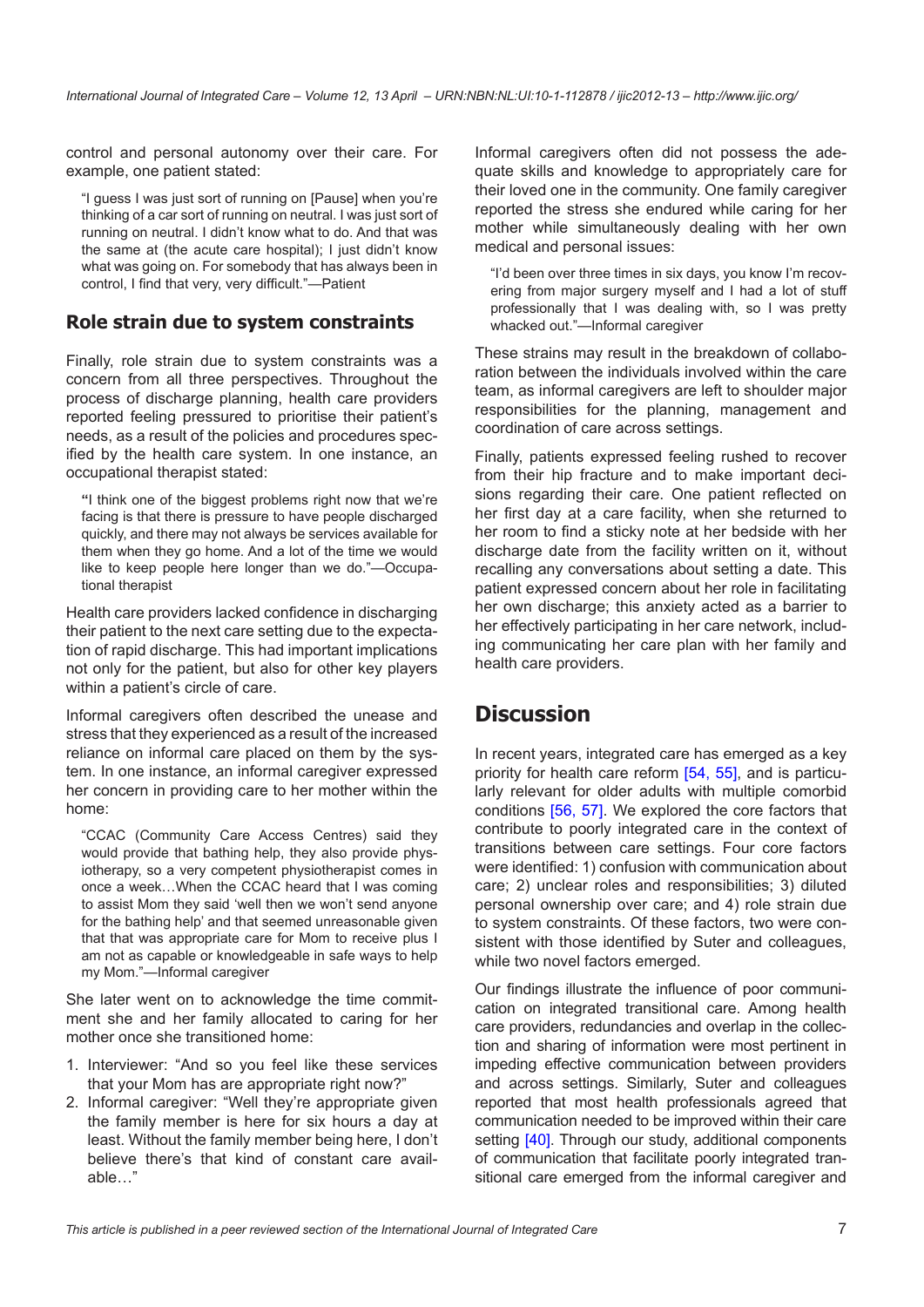patient perspectives. Caregivers were uncertain about who should be responsible for initiating communication within and between care settings, and struggled with waiting for important information. Patients were primarily concerned with the identification of different health care providers within their care setting. Overall, our results reinforce communication as an essential aspect of quality integrated, patient-centred care transitional care [[6](#page-10-0)].

Mutually beneficial relationships between health care providers, families and patients are needed to encour-age better planning and delivery of services [\[58\]](#page-12-0). Our findings illustrate the impact of unclear roles and responsibilities on integrated transitional care. For health care providers, 'blurred boundaries' were evident in terms of where the clinical responsibility for a patient ends and begins across care settings. With the decreased likelihood of a single clinician providing continuous care across the continuum [\[3\]](#page-10-0), it is important that clear boundaries for care are established to maintain continuity. This is similar to the findings of Suter and colleagues, who reported that health care providers acknowledge the importance of understanding individual roles and appreciating the roles of others in promoting effective collaboration, however, many are challenged with the "how to" of such collaboration [\[40\]](#page-12-0). They reported that health care providers felt that their role was often misunderstood by other team members, which contributed to tension and resistance surrounding inter-professional collaboration [\[40\]](#page-12-0).

With the inclusion of patient and informal caregiver perspectives in our research, two factors emerged in addition to those established by Suter and colleagues. The factor, *diluted personal ownership over care*, describes the potential for ownership over care to decrease as the size of the care team increases. The promotion of integrated care teams across settings requires the number of professionals involved in care delivery and management to increase. With the ongoing encourage-ment of a family-centred approach to care [[58](#page-12-0)], both patient and caregiver perspectives must be considered in care planning. While a collaborative team environ-ment helps ensure a shared vision of health care [\[59\]](#page-12-0), the dilution of personal ownership may act to impede such integrated practise. Overall, these findings may suggest that a larger circle of care that has not yet achieved an integrated collaborative environment may hinder rather than promote service delivery.

The additional factor of *role strain due to system constraints* recognises the role strain placed on health care providers, patients, and their informal caregivers as a result of system pressures, including the expectation of rapid discharge. Policies supporting rapid discharge can impede integrated transitional care, as patients, informal family caregivers, and health care providers may lack the

appropriate time or resources to collaborate on an effective care plan, within and across settings. In the context of limited health care resources and an aging population, frontline care providers with geriatric expertise are in short supply [\[60](#page-12-0)]. As a result, informal caregivers are being asked to shoulder the responsibility of planning and coordinating care for their loved ones as they transition through the system. Not only could this over-reliance on informal care result in significant health and safety issues for both caregivers and patients [\[3](#page-10-0), [9–12](#page-11-0), [61](#page-12-0)–[63](#page-12-0)], but it may also lead to further complexity surrounding the appropriate involvement of informal caregivers within the circle of care. Further research is needed to explore the appropriate role for informal caregivers and their potential impact on integrated care for older adults.

The factors identified in this study have the potential to inform the planning and development of both systemlevel and setting-specific interventions to support an effective collaborative environment. To date, a lack of conceptual clarity surrounding the factors important for integrated transitional care [\[64\]](#page-12-0) has impeded the development of such interventions. In a recent review of the literature, Gagliardi and colleagues found that while conceptual models for integrated care are well described; health professionals currently work in parallel or consultative models that are not closely integrated, and few interventions have been applied to promote strategies that facilitate further collaboration [[65](#page-12-0)]. Integration throughout the care continuum may be challenged by a number of critical factors, in addition to those uncovered within the current study, including: operational and structural differences between organisations, lack of administrative support and unwillingness to share resources, and power struggles amongst and between teams [[65\]](#page-12-0). As a result, systemlevel interventions that acknowledge and address such challenges may have the potential to facilitate the shift towards more integrated care [[66–68\]](#page-13-0).

The results of this study have the potential to inform several system-level changes that could be implemented to promote integrated transitional care. An important first step may be to recognise that the health care system needs to actively support and encourage integrated care in practise. Specifically, integrated care could be achieved through such strategies as: increased fiscal and human resources available to care partners (e.g. allocating time to collect and share patient information) [[43\]](#page-12-0), modifications to job roles and responsibilities to include a specific integrated care team focus (e.g. implementing an organisational structure that includes a working partnership between a physician leader and a non-physician administrator) [\[69](#page-13-0)], or the implementation of integrated delivery systems (IDS). The latter intervention strategy has received considerable atten-tion in the recent literature [[70\]](#page-13-0). IDS have been defined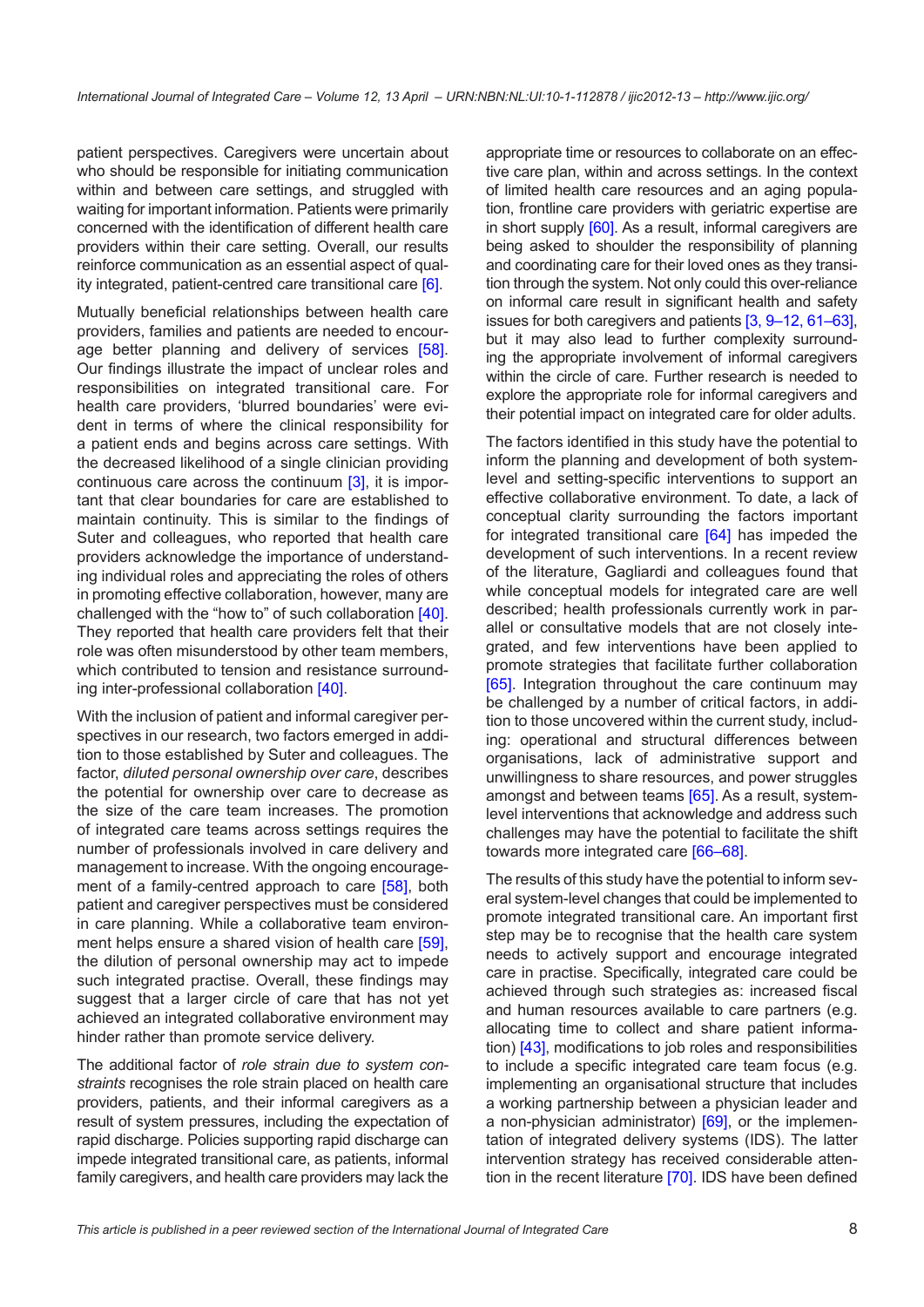as, "a network of organisations that directly provides or arranges to provide a coordinated continuum of services to a defined population, and is able and willing to be held accountable for the cost, quality and outcomes of care, and the health status of the population served" [\[71](#page-13-0), p.7]. Kodner lists the key characteristics of successful IDS programmes, which highlight the need for multidisciplinary or interdisciplinary team care across the entire continuum with a focus on integrated information systems [\[41](#page-12-0)]. Shortell and McCurdy further break IDS systems down into two levels of necessary integration: functional integration and clinical integration [[72\]](#page-13-0). Combined, these definitions suggest that integrated health care requires continuity of care through coordinated information systems, cohesive teamwork and a patientcentred focus.

The results of this study could also help to inform several setting-specific changes. Specifically, the introduction of a system navigator role is one recommendation, as their responsibilities help target the requirements for integrated care delivery described by Shortell and colleagues [\[71](#page-13-0)], including the coordination and management of care across the continuum, as well as the use of information systems to link patients, health care providers, and informal caregivers [\[73\]](#page-13-0). A recent review suggests that older adults transitioning through the health care system would benefit from integrated care directed by a navigator [[74\]](#page-13-0). Navigators could act as a single, constant contact for the patient [\[73](#page-13-0)] and help to identify, anticipate, and alleviate barriers experienced by patients during transitional care [\[74\]](#page-13-0).

Finally, Suter and colleagues identified the role of education in increasing collaborative practise skills [[40\]](#page-12-0). They note the importance of educating students and health care providers about the factors essential for integrated care [\[40](#page-12-0)]. Our study results support the need to actively include patients and their informal caregivers in such education as well. Current work within our team has focused on analysing caregiver-specific needs for supporting their loved ones during a transition from hospital to home [\[75](#page-13-0)] which may be a starting point for education strategies targeting this population.

Our study has a number of limitations. First, we did not recruit participants with severe cognitive impairment or difficulty communicating in English. These patients are commonly missed in transitional care research and may have unique challenges as they move across the care continuum [[10\]](#page-11-0). Additional investigations are needed to target these groups. Second, although hip fracture patients are a valuable starting point in exploring the integrated transitional care needs of frail, older, medically complex patients, we suggest caution in generalizing our results beyond these patients. Obtaining an adequate sample that is fully representative of the general population is difficult to achieve [\[76](#page-13-0)–[79](#page-13-0)], and while our sample yielded a diverse range of patient experiences and care trajectories, it does not reflect all possible patient trajectories. Third, resource nurses who assisted in recruitment reported that some patients who declined participation were dissatisfied and stressed with the health care system, anxious about what participation would entail, or had informal caregivers who were not supportive of participation in research during their recovery. These recruitment barriers have been widely reported [\[80–82](#page-13-0)]. Older adults may further be suspicious of research studies due to the fear of negative repercussions or privacy violations, difficulties in understanding instructions, or apprehension in signing forms [[82, 83](#page-13-0)]. Difficulty in recruiting patients was recognised during the data collection phase of this study, and as a result, the recruitment strategy was modified. Lastly, social desirability is a common bias in qualitative research and occurs when participants misrepresent their opinions to make them more consistent with their interpretation of social norms, such as their caregiver's opinion [\[84](#page-13-0)]. Due to environmental factors, such as apartment size and space constraints in hospital rooms, this bias was unavoidable and resulted in informal caregiver presence during some patient interviews. Patients may have modified their opinion to satisfy the caregiver and avoid negative repercussions stemming from their response.

## **Conclusions**

This study has illustrated the importance of including the perspectives of patients and informal caregivers, as well as health care providers, in understanding the issues and requirements for effective integrated transitional care. Our study reinforces, and also extends, the work of Suter and colleagues to understand the competencies required for effective collaborative practise. It also supports a broader notion of collaborative practise that extends beyond specific care settings and includes an appropriate, informed role for patients and informal caregivers, a crucial priority for addressing the needs of all three perspectives across the continuum of care. We believe that our study results can be helpful in guiding future research, and informing the planning, development and implementation of system-level and setting-specific interventions designed to promote high-quality, patient-centred care.

## **Acknowledgements**

This work was funded by an Emerging Team Grant (ETG 92249) from the Canadian Institutes of Health Research. We gratefully acknowledge Brooke Manderson for her assistance with data collection, and Selena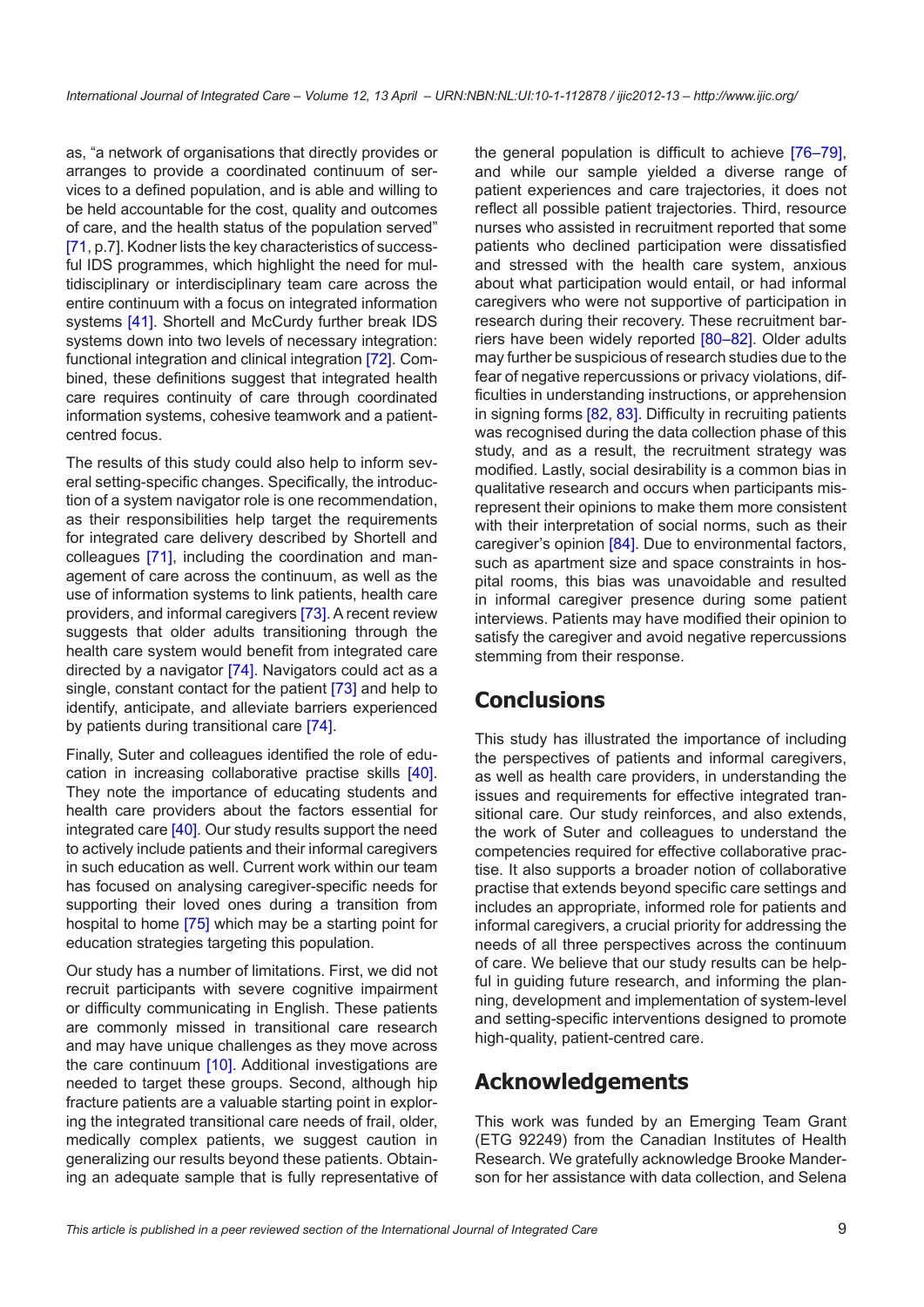Santi and Christine Glenny for their input and comments on earlier drafts of this paper. We are especially grateful to the patients, informal caregivers and health care providers who participated in the study.

## **Reviewers**

**Aamer Ali**, MRCP, Consultant Physician in Geriatric Medicine, Nottingham University Hospitals NHS Trust, UK

**Ragnhild Hellesø**, RN, PhD, Associate Professor, Faculty of Medicine, Institute of Health and Society, Department of Nursing Sciences, University of Oslo, P.O. Box 1130 Blindern, NO-0318 Oslo, Norway

**Isabelle Vedel**, MD, PhD, Solidage-McGill University-Université de Montreal Research Group on Frailty and Aging, Center for Clinical Epidemiology and Community Studies, Lady Davis Institute for Medical Research, Jewish General Hospital, McGill University, Montreal, Quebec, Canada

## **References**

- 1. Borrie MJ, Stolee P, Knoefel F, Wells JL, Seabrook JA. Current best practices in geriatric rehabilitation in Canada. Geriatrics Today: Canadian Journal of Geriatric Medicine and Geriatric Psychiatry 2005;8:148–53.
- 2. Naylor MD, Stephen C, Bowles KH, Bixby MB. Cognitively impaired older adults: from hospital to home. The American Journal of Nursing 2005;105(2):52–61.
- 3. Coleman EA. Falling through the cracks: challenges and opportunities for improving transitional care for persons with continuous complex care needs. Journal of the American Geriatrics Society 2003;51(4):549–55.
- 4. Coleman EA, Boult C. Improving the quality of transitional care for persons with complex care needs. Journal of the American Geriatrics Society 2003;51(4):556–7.
- 5. Adair CE, McDougall GM, Beckie A, Joyce A, Mitton C, Wild CT, et al. History and measurement of continuity of care in mental health services and evidence of its role in outcomes. Psychiatric Services 2003;54(10):1351–56.
- 6. Kripalani S, LeFevre F, Phillips CO, Williams MV, Basaviah P, Baker DW. Deficits in communication and information transfer between hospital-based and primary care physicians: implications for patient safety and continuity of care. Journal of Applied Hospital Medicine 2007;1:354–60.
- 7. McWilliam CL, Sangster JF. Managing patient discharge to home: the challenges of achieving quality care. International Journal for Quality in Health Care 1994;6:147–61.
- 8. The Change Foundation. Who is the puzzle maker? Patient/caregiver perspectives on navigating the health services in Ontario. Toronto: Ontario; 2008. [cited 2011 Aug 28]. Available from: www.changefoundation.ca/docs/ChgFdn\_Puzzle\_Web. pdf.
- 9. Gandhi TK. Fumbled handoffs: one dropped ball after another. Annals of Internal Medicine 2005;142(5):352–8.
- 10. Naylor MD. A decade of transitional care research with vulnerable care. Journal of Cardiovascular Nursing 2000;14(3):1–14.
- 11. Naylor MD. Transitional care of older adults. Annual Review of Nursing Research 2002;20:127–47.
- 12. Picker Institute. Continuity and transitions: preparing for discharge. New visions: ideas worth sharing. Boston: Massachusetts; 1999. [cited 2011 Aug 22]. Available from:<http://pickerinstitute.org/picker-institute-newsletters/>.
- 13. Health Research for Action. Transitional Care Leadership Summit. Summary proceedings. Berkley: California; 2006. [cited 2011 Aug 22]. Available from: [http://www.healthresearchforaction.org/sites/default/files/REPORT\\_PUBS\\_H2H%20Summit](http://www.healthresearchforaction.org/sites/default/files/REPORT_PUBS_H2H%20SummitProc%20FNL_0.pdf)-[Proc%20FNL\\_0.pd](http://www.healthresearchforaction.org/sites/default/files/REPORT_PUBS_H2H%20SummitProc%20FNL_0.pdf)f.
- 14. Bodenheimer T. Building teams in primary care: lessons from 15 case studies. Oakland: California; 2007. [cited 2011 23 Aug]. Available from: [http://www.chcf.org/˜/media/MEDIA%20LIBRARY%20Files/PDF/B/PDF%20BuildingTeamsInPrimary](http://www.chcf.org/�/media/MEDIA%20LIBRARY%20Files/PDF/B/PDF%20BuildingTeamsInPrimaryCareCaseStudies.pdf) [CareCaseStudies.pdf](http://www.chcf.org/�/media/MEDIA%20LIBRARY%20Files/PDF/B/PDF%20BuildingTeamsInPrimaryCareCaseStudies.pdf).
- 15. Lichenstein R, Alexander JA, Jinnett K, Ullaman E. Embedded intergroup relations in interdisciplinary teams. Effects on perceptions of level of team integration. Journal of Applied Behavioural Science 1997;33(4):413–34.
- 16. Helleso R, Lorensen M, Sorensen L. Challenging the information gap—the patients transfer from hospital to home health care. International Journal of Medical Informatics 2004;73:569–80.
- 17. Change Foundation. Integration of care: the perspectives of home and community providers. Toronto: Change Foundation; 2011. [cited 2012 4 Jan.]. Available from: www.changefoundation.ca/docs/integration\_of\_care\_report.pdf.
- 18. Canadian Council on Health Services Accreditation. CCHSA glossary (6th edition). Ottawa: Canadian Council on Health Services Accreditation (CCHSA); 2007.
- 19. Bowie JR. The perceptions of continuity of care of rural Albertans following acute myocardial infarction. Alberta: M.N. University of Alberta; 2006.
- 20. Leith KH, Phillips L, Sample PL. Exploring the service needs and experiences of persons with TBI and their families: the South Carolina experience. Brain Injury 2004;18:1191–208.
- 21. Levine C. Rough crossings: family caregivers' odysseys through the health care system. New York: United Hospital Fund of New York; 1998.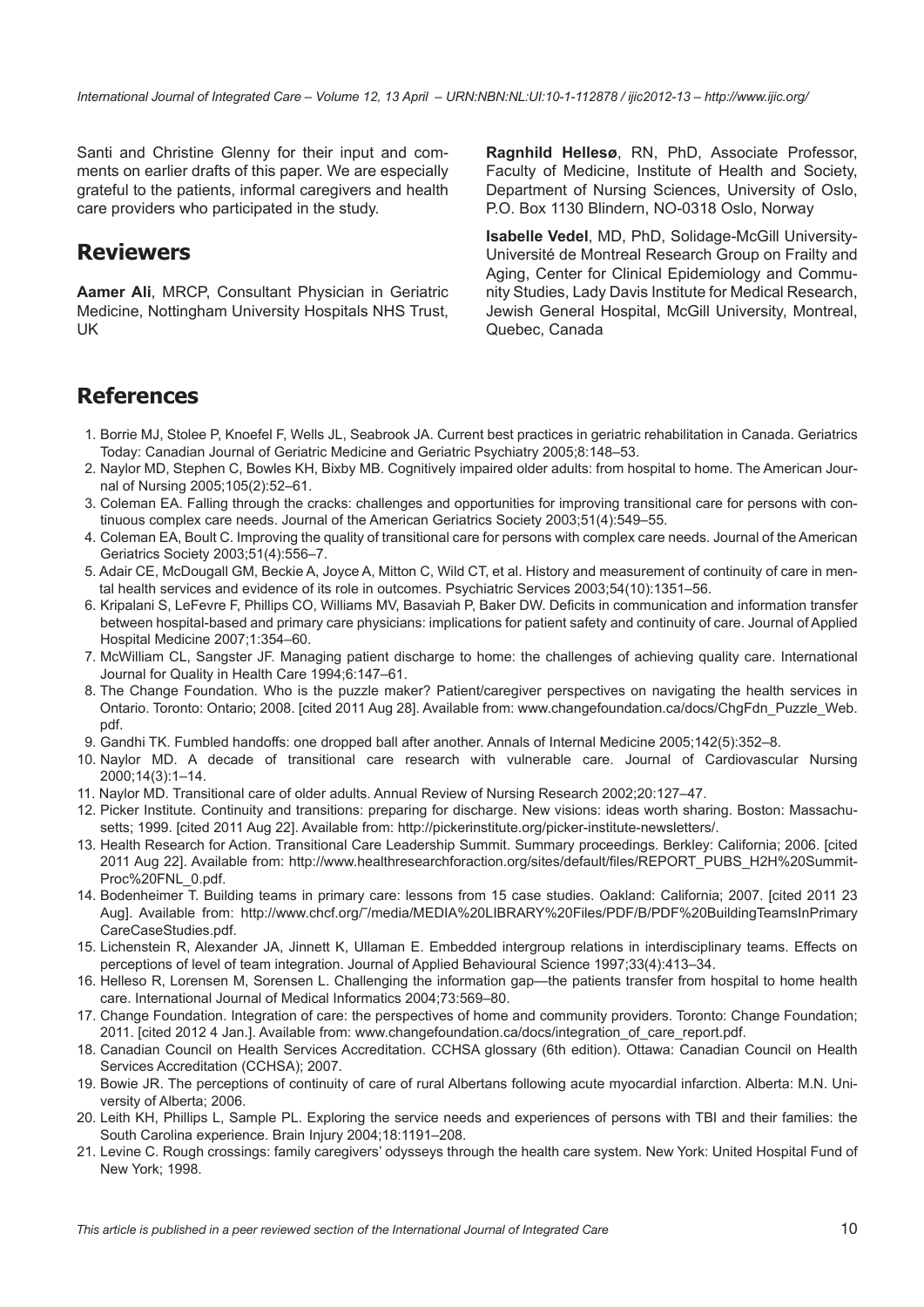- <span id="page-10-0"></span>22. Woodward CE, Abelson J, Hutchison B. My home is not my home anymore: improving continuity of care in homecare. Ottawa: Canadian Health Services Research Foundation; 2001.
- 23. Heller KS, Solomon MZ. Continuity of care and caring: what matters to parents of children with life-threatening conditions. Journal of Pediatric Nursing 2005;20:335–46.
- 24. Laschinger SJ, Van Manen L, Stevenson T, Fothergill-Bourbonnais F. Health care providers' and patients' perspectives on care in HIV ambulatory clinics across Ontario. Journal of the Association of Nurses in AIDS Care 2005;16:37–48.
- 25. Noël PH, Frueh BC, Larme AC, Pugh JA. Collaborative care needs and preferences of primary care patients with multimorbidity. Health Expectations 2005;8:54–63.
- 26. Smith JE. Experiences of caregivers in arranging services for survivors of traumatic brain injury. Alberta: M.N. University of Alberta; 1998.
- 27. Smith L, Daughtrey H. Weaving the seamless web of care: an analysis of parents' perceptions of their needs following discharge of their child from hospital. Journal of Advanced Nursing 2000;31:812–20.
- 28. Gittell JH, Fairfield KM, Bierbaum B, Head W, Jackson R, Kelly M, et al. Impact of relational coordination on quality of care, postoperative pain and functioning, and length of stay: a nine-hospital study of surgical patients. Medical Care 2000;38:807–19.
- 29. Ray LD. The social and political conditions that shape special-needs parenting. Journal of Family Nursing 2003;9:281–304.
- 30. Schoen C, Osborn R, Huynh PT, Doty M, Zapert K, Peugh J, et al. Taking the pulse of health care systems: experiences of patients with health problems in six countries: patients' voices can provide policy leaders with a window onto what is happening at the front lines of care. Health Affairs 2005;24:W5-509-25.
- 31. Coleman EA, Berenson RA. Lost in transition: challenges and opportunities for improving the quality of transitional care. Annals of Internal Medicine 2004;141:533–6.
- 32. Pickett W, Hartling L, Brison RJ. A population-based study of hospitalized injuries in Kingston, Ontario, identified via the Canadian hospitals injury reporting and prevention program. Chronic Diseases in Canada 1997;18(2):61–9.
- 33. Hewitt M, Rowland JH, Yanick R. Cancer survivors in the United States: age, health and disability. The Journals of Gerontology, Series A, Biological Sciences and Medical Sciences 2003;58(1):82–91.
- 34. Roche JJW, Wenn RT, Sahota O, Moran CG. Effect of comorbidities and postoperative complications on morality after hip fracture in elderly people: prospective observational cohort study. British Medical Journal 2005;10:331–1374.
- 35. Jaglal SB, Sherry PG, Schatzker J. The impact and consequences of hip fracture in Ontario. Canadian Journal of Surgery 1996;39(2):105–11.
- 36. Wells JL, Seabrook JA, Stolee P, Borrie MJ, Knoefel F. State of the art in geriatric rehabilitation. Part II: clinical challenges. Archives of Physical Medicine and Rehabilitation 2003;84:898–903.
- 37. Wiktorowicz ME, Goree R, Papaioannou A, Adachi JD, Papadimitropoulos E. Economic implications of hip fracture: health service use, institutional care and cost in Canada. Osteoporosis International 2001;12(4):271–8.
- 38. Nguyen-Oghalai TU, Kuo Y, Zhang DD, Graham J, Goodwin J, Ottenbacher K. Discharge setting for patients with hip fracture: trends from 2001 to 2005. Journal of the American Geriatrics Society 2008;56(6):1063–68.
- 39. McLeod J, McMurray J, Walker JD, Heckman GA, Stolee P. Care transitions for older adults with musculoskeletal disorders: continuity from the providers' perspective. International Journal of Integrated Care [serial online] 2011 Apr 18;11. [cited 2011 Aug 23]. Available from: [http://www.ijic.org.](http://www.ijic.org) URN:NBN:NL:UI:10-1-101377.
- 40. Suter E, Arndt J, Arthur N, Parboosingh J, Taylor E, Deutschlander S. Role understanding and effective communication as core competencies for collaborative practice. Journal of Interprofessional Care 2009;23(1):41–51.
- 41. Kodner D. The quest for integrated systems of care for frail older people. Aging Clinical and Experimental Research 2002;14(4):307–13.
- 42. Gulliford M, Naithani S, Morgan M. What is 'continuity of care'? Journal of Health Services and Policy 2006;11:248–50.
- 43. Hannum RJ, Bowman KF, O'Toole EE, Abbott K, Love TE, Thomas C, Dawson NV. Caregiver objective burden and assessments of patient-centered, family-focused care for frail elderly veterans. The Gerontologist 2007;47(1):21–33.
- 44. Quinn CC, Port CL, Zimmerman S, Gruber-Baldini AL, Kasper JD, Fleshner. Short-stay nursing home rehabilitation patients: transitional care problems pose research challenges. Journal of the American Geriatrics Society 2008;56(1):1940–45.
- 45. Quinn K. Methodological considerations in surveys of older adults: technology matters. International Journal of Emerging Technologies and Society 2010;8(2):114–33.
- 46. Coleman EA, Williams MV. Executing high-quality care transitions: a call to do it right. Journal of Hospital Medicine 2007;2(5):287–90.
- 47. LeCompte MD, Schensul JJ. Analyzing and interpreting ethnographic data, volume 5. Walnuck Creek, CA: AltaMira Press; 1999.
- 48. Knoblauch H. Focused ethnography. Forum: Qualitative Social Research [serial online] 2005 Sep;6(3):[cited 2011 Aug 22]. Available from:<http://www.qualitative-research.net/index.php/fqs/article/viewArticle/20/43>. URN:NBN:DE:0114-fqs0503440.
- 49. Cohen D, Crabtree B. Semi-structured interviews. 1995. [webpage on the internet]. c2008 [cited 2011; updated 2008]. Available from: [http://www.qualres.org/HomeSemi-3629.html.](http://www.qualres.org/HomeSemi-3629.html)
- 50. Babbie E. The practice of social research 7th edition. Belmont, CA: Wadsworth; 1995.
- 51. Kilian C, Salmoni A, Ward-Griffin C, Kloseck M. Perceiving falls within a family context: a focused ethnographic approach. Canadian Journal on Aging 2008;27(4):331–45.
- 52. QSR International Pty Ltd. NVivo qualitative data analysis software 2008;Version 8. .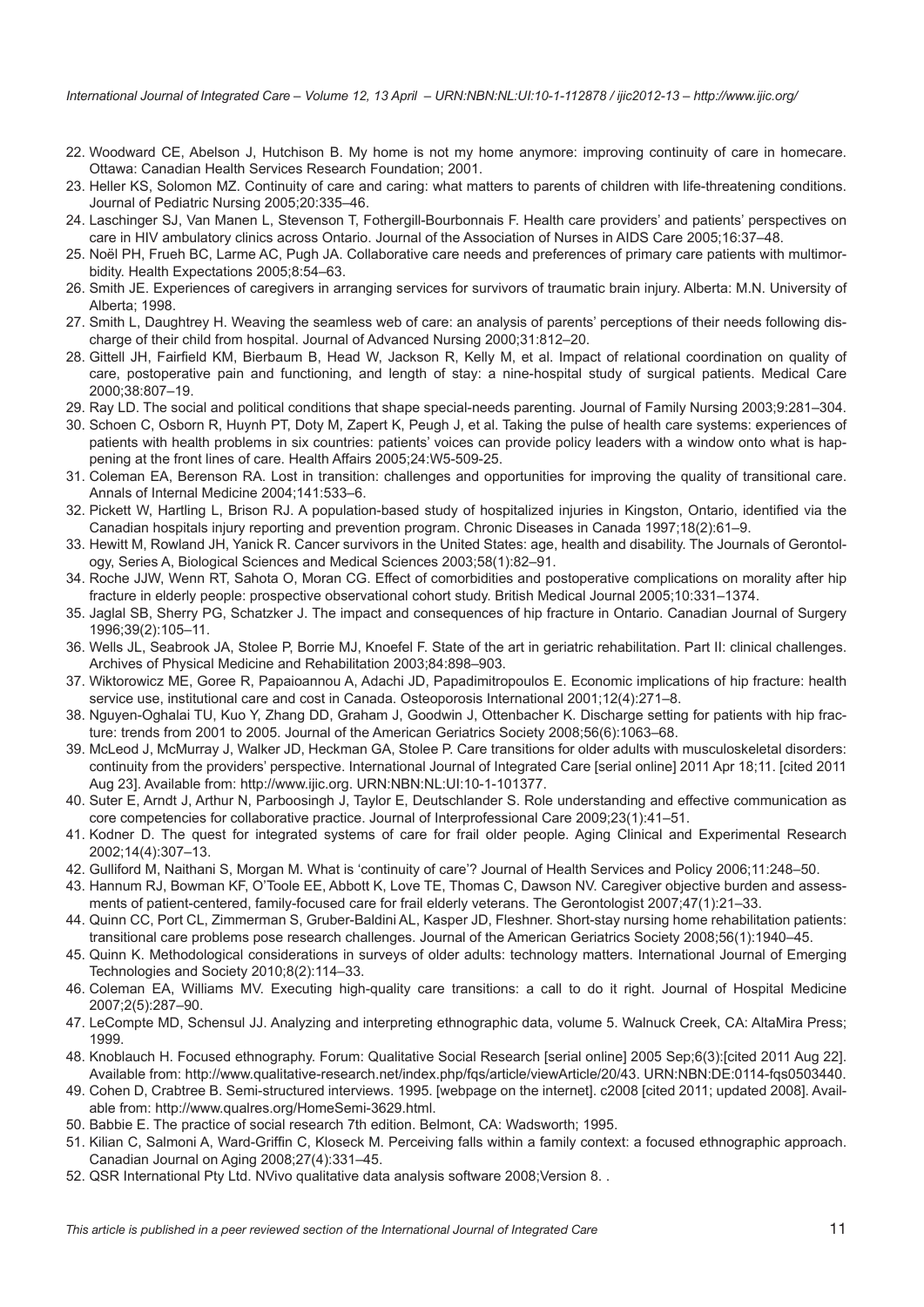<span id="page-11-0"></span>*International Journal of Integrated Care – Volume 12, 13 April – URN:NBN:NL:UI:10-1-112878 / ijic2012-13 – http://www.ijic.org/*

- 53. Throne S. Data analysis in qualitative research. Evidenced Based Nursing 2000;3:68–70.
- 54. Leggat SG, Leat P. A framework for assessing the performance of integrated health delivery systems. Healthcare Management Forum 1997;10(1):11–8.
- 55. Shortell SM, Casalino P. Health care reform requires accountable care systems. Journal of the American Medical Association 2008;300(1):95–7.
- 56. Bergman H, Ferrucci L, Guralnik J, Hogan DB, Hummel S, Karunananthan S, et al. Frailty: an emerging research and clinical paradigm—issues and controversies. The Journals of Gerontology. Series A, Biological Sciences and Medical Sciences 2007;62(7):731–7.
- 57. Hébert R, Durand PJ, Dubuc N, Tourigny A. Frail elderly patients: new model for integrated service delivery. Canadian Family Physician 2003;49:992–7.
- 58. The Institute for Patient and Family Centred Care. Applying patient- and family-centered concepts to beside rounds: a guidance document. Bethesda, Maryland: Institute for Patient and Family Center Care; 2008. [cited 2011 26 Aug]. Available from: [http://www.ipfcc.org/advance/topics/PH\\_RD\\_Applying\\_PFCC\\_Rounds\\_012009.pdf](http://www.ipfcc.org/advance/topics/PH_RD_Applying_PFCC_Rounds_012009.pdf).
- 59. Boon H, Verhoef M, O'Hara D, Findlay B. From parallel practice to integrative health care: a conceptual framework. BMC Health Services Research [serial online] 2004 Jul 1;4(15):[cited 2011 Aug 29]. Available from: [http://www.biomedcentral.](http://www.biomedcentral.com/1472-6963/4/15) [com/1472-6963/4/15](http://www.biomedcentral.com/1472-6963/4/15). doi:10.1186/1472-6963-4-15.
- 60. Blanchette P, Flynn B. Geriatric medicine: an approaching crisis. Generations 2001;25(1):80–4.
- 61. Cook RI, Render ML, Woods DD. Gaps in the continuity of care and progress on patient safety. British Medical Journal 2000;320(7237):791–4.
- 62. Levine C, Kuerbis AN, Gould DA, Navaie-Walizer M, Feldman PH, Donelan K. A survey of family caregivers in New York city: findings and implications for the health care system. New York: United Hospital Fund of New York; 2000. [cited 2011 27 Aug]. Available from: www.uhfnyc.org/assets/806.
- 63. Van Walraven C, Mamdani M, Fang J, Austin PC. Continuity of care and patient outcomes after hospital discharge. Journal of General Internal Medicine 2004;19:624–31.
- 64. Schmitt M. Collaboration improves the quality of care: methodological challenges and evidence from US health care research. Journal of Interprofessional Care 2001;15(1):47–66.
- 65. Gagliardi AR, Dobrow MJ, Wright FC. How can we improve cancer care? A review of interprofessional collaboration models and their use in clinical management. Surgical Oncology 2011;20:146–54.
- 66. Hudson B. Pessimism and optimism in the inter-professional working: the Sedgefield Integrated Team. Journal of Interprofessional Care 2007;21(1):3–15.
- 67. D'Amour D, Oandasan I. Interprofessionality as the field of interprofessional practice and interprofessional education: an emerging concept. Journal of Interprofessional Care 2005;19(1):8–20.
- 68. Freeth D. Sustaining interprofessional collaboration. Journal of Interprofessional Care 2001;15(1):37–46.
- 69. Vedel I, Monette M, Beland F, Monette J, Bergman H. Ten years of integrated care: backwards and forwards. The case of the province of Quebec, Canada. International Journal of Integrated Care [serial online] 2011 Mar 7;11. [cited 2011 Aug 29]. Available from: [http://www.ijic.org.](http://www.ijic.org) URN:NBN:NL:UI:10-1-101295.
- 70. MacAdam M. Frameworks of integrated care for the elderly: a systematic review. Ottawa: Canadian Policy Research Networks Inc; 2008. [cited 2011 28 Aug]. Available from: www.cprn.org/documents/49813\_EN.pdf.
- 71. Shortell SM, Gillies RR, Anderson DA, Moran KE, Michell JB. Remaking health care in America: the evolution of organized delivery systems. San Francisco, CA: Josey-Bass; 1996.
- 72. Shortell SM, McCurdy RK. Integrated health systems. Studies in Health Technologies and Informatics 2010;153:369–82.
- 73. Doll R, Barroetavena MC, Ellwood AL, Fillion L, Habra ME, Linden W, et al. The cancer care navigator: towards a conceptual framework for a new role in oncology. Oncology Care 2007;6(4):28–35.
- 74. Manderson B, McMurray J, Piraino E, Stolee P. System navigation roles to support chronically ill older adults through health care transitions: a review of the literature. Health and Social Care in the Community 2012 Mar;20(2):113–27. doi: 10.1111/ j.1365-2524.2011.01032.x. Epub 2011 Oct 13.
- 75. Toscan J. Silent partners in care: examining care transitions for caregivers of hip fracture and stroke patients. Waterloo, ON: University of Waterloo Thesis; 2011.
- 76. Uman GC, Urman HN. Elder care: the challenges of conducting clinical nursing research with elderly populations. Association of Perioperative Registered Nurses Journal 1990;52:400–6.
- 77. Bowsher J, Bramlett M, Burnside IM, Gueldner SH. Methodological considerations in the study of frail elderly people. Journal of Advanced Nursing 1993;18:873–9.
- 78. Gueldner SH, Hanner MB. Methodological issues related to gerontological nursing research. Nursing Research 1989;38(3):183–5.
- 79. Carter WB, Elward K, Mamgren J, Martin ML, Larson E. Participation of older adults in health programs and research: a critical review of the literature. The Gerontologist 1991;31:584–92.
- 80. Ives DG, Kuller LH, Schulz R, Traven ND, Lave JR. Comparison of recruitment strategies and associated disease prevalence for health promotion in rural elderly. Preventative Medicine 1992;21(5):582–91.
- 81. McNeely EA, Clements SD. Recruitment and retention of the older adult into research studies. Journal of Neuroscience Nursing 1994;26:57–61.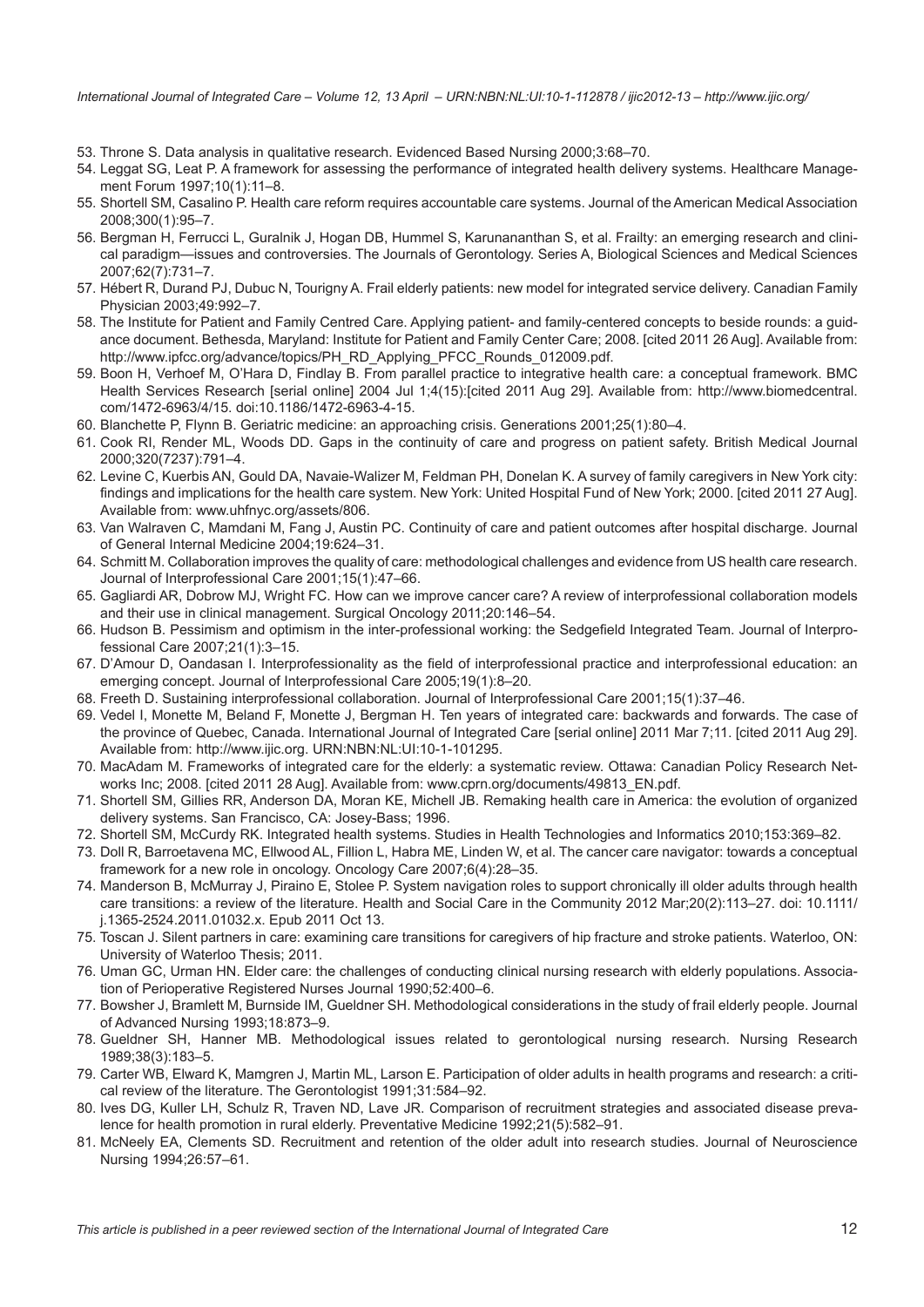- <span id="page-12-0"></span>82. Mody L, Miller DK, McGloin JM, Freeman M, Marcantonio ER, Magaziner J, et al. Recruitment and retention of older adults in aging research. Journal of the American Geriatrics Society 2008;56(12):2340–8.
- 83. Kelsey JL, O'Brien LA, Grisso JA, Hoffman S. Issues in carrying out epidemiologic research in the elderly. American Journal of Epidemiology 1989;130(5):857–66.
- 84. Polit DF, Beck CT. Nursing research: principles and methods, 7th edition. Philadelphia, PA: Lipincott, Williams & Wilkins; 2004.

## **Appendix A: Example interview guide – health care providers**

#### **1. General Background Information**

- a) Please describe your position here at [INSERT LOCATION, e.g. VGH]?
- b) How many years have you been employed in this position at this care setting?
- c) Overall, how many years of experience do you have as a [INSERT POSITION]? (*\*\*Probe around specific role during patient transition points, such as admission and discharge; responsibility*)

#### **2. Patient Transitions – Admission Process**

a) Thinking about [PATIENT NAME], please walk me through the steps you are involved in relating to the process of admitting him/her to this unit. I would like to hear about all the people (including health care providers) involved. (*\*\*Probes: What is your role in this process? Who else is involved? How are they involved? Where are these patients admitted from?*)

#### **3. Information Exchange – Admission**

- a) When [INSERT NAME] came to this setting (e.g. unit), what information did you receive from the previous setting (e.g. unit, home, LTC)?
	- i. How is this information received? (\*\**Probe: via email, hard copies, fax, forms, informal communication with health care providers, formal communication or meetings, family care givers, key person etc.*)
- b) Are there any specific forms that are sent from the previous setting (e.g. unit)?
	- i. (*\*\*IF YES*), can we have a copy of the form(s) received for [SPECIFIC PATIENT]?
- c) Who is responsible for sending/getting the information to you? (\*\**Probe: who gives this information?*)
- d) Can you tell us about your experiences with the use of electronic records?
- e) Is there information that you needed about [INSERT PATIENT NAME] from the previous setting that you did not receive?
	- i. (\*\**IF YES*) Can you give me an example of this?
	- ii. Why do you think that you did not receive this information?
- f) How do you typically resolve a situation where you do not receive the information needed? (\*\**Probe: did you seek the information you needed, if yes, how and from whom?*)
- g) What information did you collect from [INSERT PATIENT NAME] once he/she was on this unit? (*\*\*Probe: past medical history, functional status etc.*)
	- i. How is this information collected? (\*\**Probe for forms, etc.*)
	- ii. Who is this information collected from? (\*\**Probe: patient, family*)
- h) What information did you share with other health care professionals? How is this information shared? (*\*\*Probe: forms, verbal communication etc.*)

#### **4. Patients/Caregivers Involvement**

- a) What information did you give to [PATIENT NAME] when he/she arrived on this unit?
	- i. How was this information provided? (*\*\*Probe: handouts, around meetings they may have with clinicians, etc.*)
- b) What information did you give to [PATIENT NAME]'s family/friend care giver when they arrived on this unit?
	- i. How was this information provided? (*\*\*Probe: handouts, around meetings they may have with clinicians, etc.*)
- c) What, if any information is provided by [PATIENT NAME]'s family/friend care givers?
- d) What, if any, information is provided by [PATIENT NAME]?